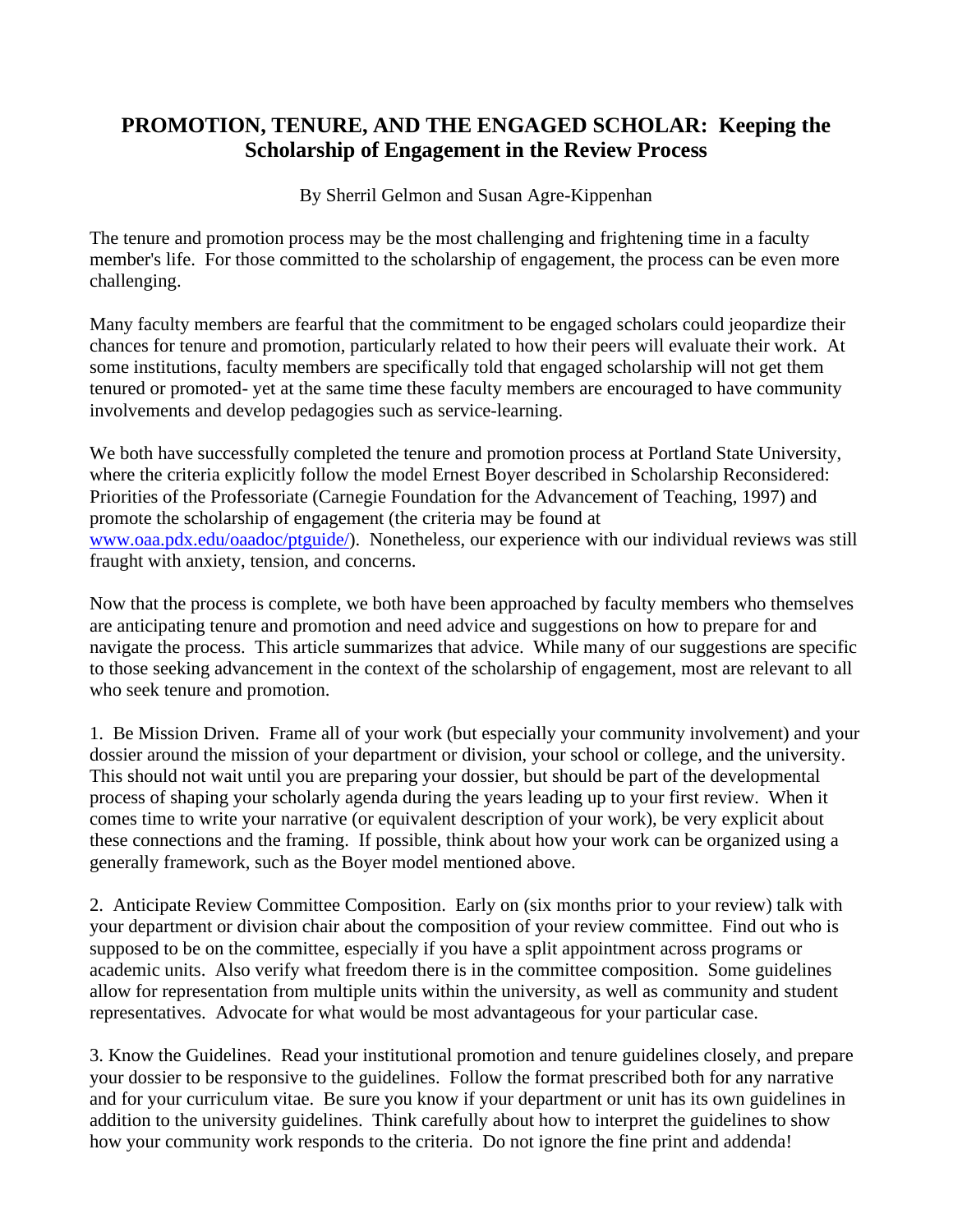Understand what is required for tenure at the associate professor level, and what the additional criteria are for promotion to full professor.

4. Prepare in Advance. Do not wait until two weeks before the due date to begin preparing your dossier. Take advantage of faculty development opportunities on your campus and at professional meetings. Inquire on your campus to find out if there are any mentoring opportunities with senior faculty members or administrators who work in academic affairs. This is a wonderful opportunity to approach senior faculty members whom you respect (and whose support you would like) to seek their advice and counsel. Review other people's dossiers (preferable those who have been successful in their review!) to get ideas about how to creatively and comprehensively present your work within a reasonable length. Think about how you will organize your narrative statement, about who your external reviewers might be, and the contents and layout of your dossier. Find out if your department or school provides any kind of clerical or financial support for dossier preparation.

5. Create Linkages. Make clear links in your narrative between traditional scholarship in your discipline and your work. Demonstrate how your community engagement is relevant to your discipline, and how this work contributes to scholarship in your field. This is an opportunity to develop a scholarly presentation or publication to demonstrate, for example, how a classroom-focused service experience builds knowledge about pedagogy in your discipline and can become scholarly work by virtue of dissemination through professional journals and meetings.

6. Brag Like Your Mother Would. You need to tell your own story. Tell how wonderful and significant your work is. If you don't say it, no one will hear it, so don't be afraid to brag. This is not the time to be humble or shy.

7. Packaging is Everything. Present your materials in an easy-to-review format/package. List everything you have done in your vitae in the format required by the university. However, be selective in what you include in the accompanying dossier and provide a sample of only the most relevant things. Do not include every paper you have written, every conference announcement in which you are listed, every email that praises your work, every souvenir napkin from each conference venue, and so on. Your reviewers will not read multiple massive binders of single-spaced, double-sided materials. Again, check to see if your institution has page limitations- and don't disregard those requirements.

8. Leave Nothing to Chance. You need to be sure not only that everything you document can be verified, but also every interpretation that your reviewers might make is based on documentable fact. This is not a time for intuition or hearsay. While the emphasis for you, the faculty member, is on your documentation, you want to ensure to the extent you can that all review deliberations are fact-driven. Do not assume that your reviewers have certain knowledge about you or your work. If you are eligible for review under more than one set of tenure and promotion guidelines (i.e., they have changed in the time you have been there), you need to be explicit about which set guides your review and be sure that all reviewers know this.

9. Cross-Reference Within Your Dossier. Prepare your dossier so that it is complete and easy to follow. A table of contents is particularly helpful. Most guidelines make a distinction between requirements and supporting materials, and your dossier should include both. In particular, for supporting materials, provide a brief introductory narrative and perhaps even copies of the relevant parts of your vitae. In our cases, the format for our curricula vitae required presentation of traditional and community scholarship together. We both chose to prepare supplementary materials illustrating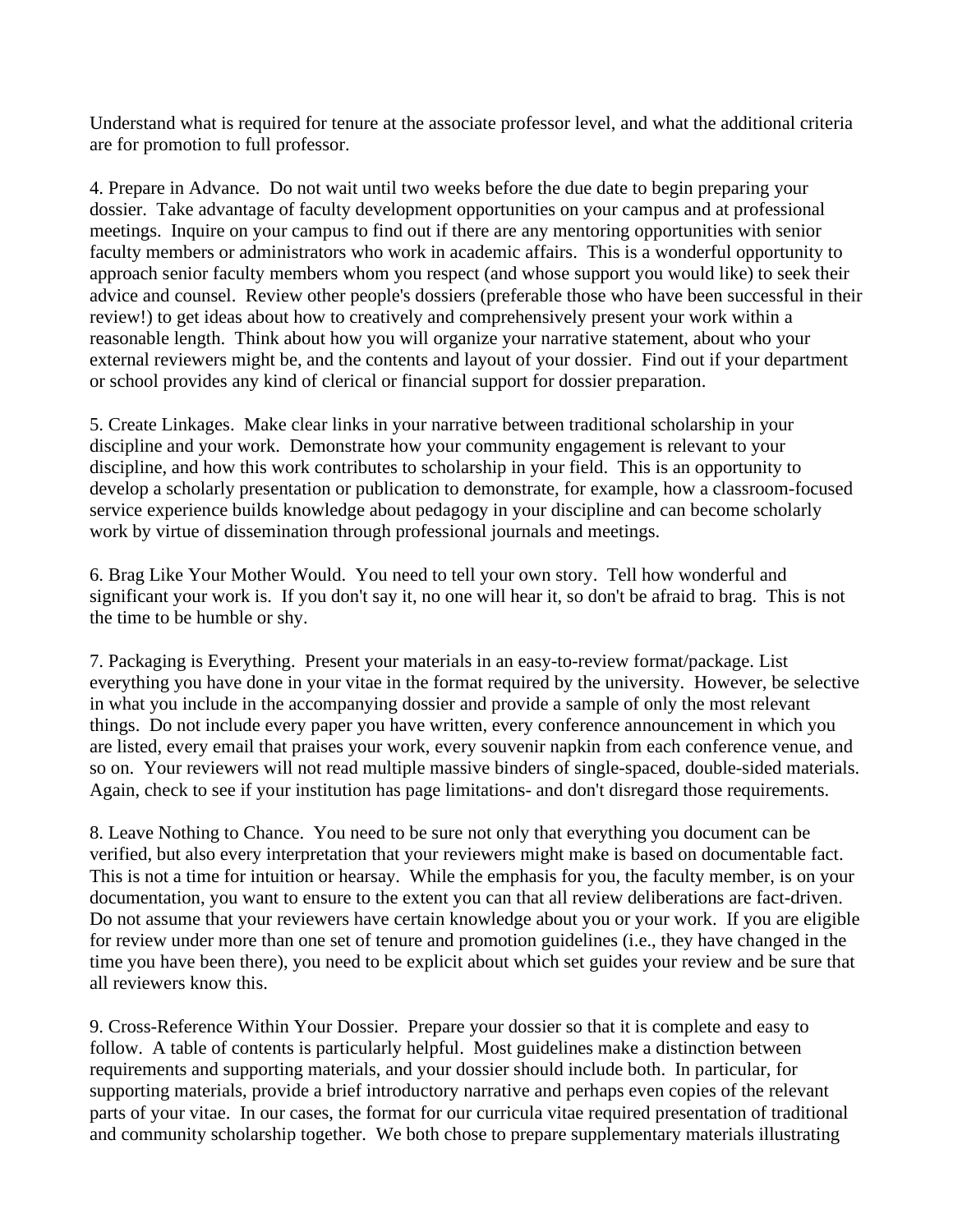these two kinds of scholarship as distinct entities, and for each kind prepared a cover page listing selected items from our vitae (e.g., presentations and publications) that reflected this specific scholarly work.

10. Seek Strong Letters of Support. Carefully select professional colleagues (within and outside of your institution), community partners, and students and alumni (from all programs in which you teach and all the different projects on which you work) to write letters of support for your dossier. These are not the people who will be the formal external reviewers but rather people who know you and can provide informal support. Verify what is acceptable at your institution (both as described in the guidelines and generally accepted as common practice).

The individuals from whom you seek these letters of support will not necessarily know about all of your work but will be your advocates for specific activities- such as a community partner for a class, a representative of an organization where you contribute service, or a student for whom you served as an advisor and mentor. Tell these individuals what substantive things about your work you would like them to focus on. Select a representative sample of people to write such letters, and provide a list of these individuals in your dossier.

11. Court Your Committee Chair. Engage your review committee chair to the extent that he or she is willing to be engaged. Some chairs will want to maintain distance in order to protect the integrity and objectivity of the process. In some cases (as happened for one of us) the chair will want some assistance if his or her own professional background diverges from yours. This happens often in disciplines with multiple areas of expertise, where there may only be one or two faculty members in each area at your institution. Find out what you can do to help the review process along. Offer to assist the chair in any way you can that does not interfere with the process, such as preparing multiple sets of materials or doing the photocopying.

12. Behave Well. Be careful not to offend anyone who may be part of the review process. This is not the time to make that really controversial curriculum proposal that would eliminate the pet course of your review committee chair. While you should not compromise your own principles, the harsh truth is that you are going to be judged. If you want to be successful, it's better not to have or make any enemies. This is also a good time to monitor your behavior (and that of your spouse or partner) at work-related social events. A comment or action made in jest could later prove to be a liability.

13. Recommend Strong External Reviewers. Help your committee by identifying strong external reviewers whom you believe can give you a fair, unbiased, and well-informed review. Be sure these reviewers understand your community involvement and contribution. Some institutions have requirements for reviewers (e.g., must have a doctorate, must be a faculty member with a certain rank); make sure you know what these are. If allowable or required, provide a brief biographical statement for each potential reviewer to demonstrate why he or she would be appropriate. You can also categorize these reviewers to assist in the community's selection, for example, an expertise in teaching and learning, a background in community-based research, or extensive experience in disciplinary research.

While it is useful if these people know you or your work, most institutions will not allow co-authors, research collaborators, dissertation committee members, or others with a close association to serve as external reviewers (invite these people to write letters of support). Most institutions will also add other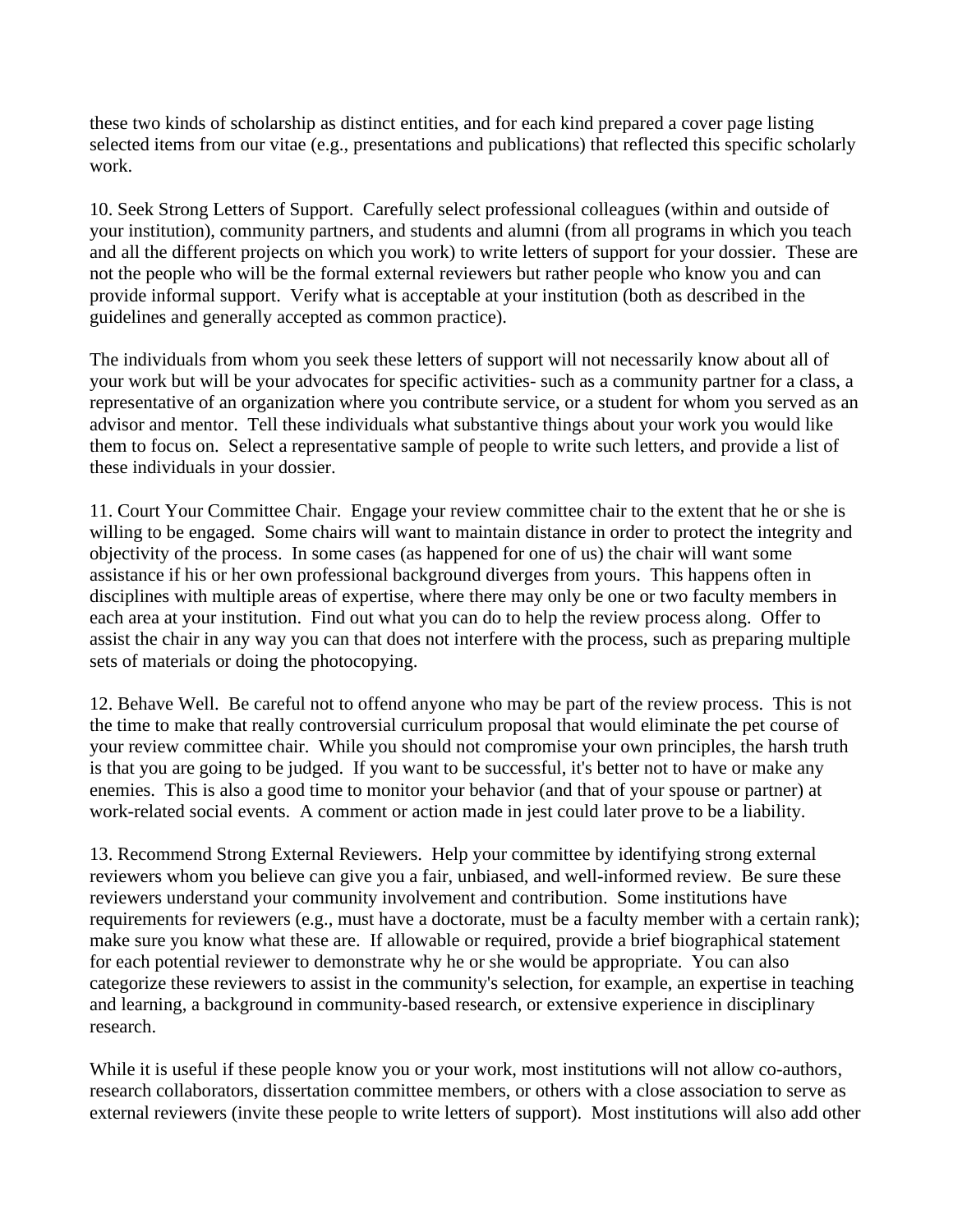external reviewers besides those you have recommended, and there are generally provisions for you to identify potential conflicts of interest and decline a reviewer (before he or she is appointed).

14. Be Your Own Advocate and Champion. Going through the tenure and promotion process is like writing your dissertation- no one else cares about it nearly as much as you do. Therefore you must advocate, encourage, cajole, and nag as needed to ensure that everything moves forward in a timely fashion (if it somehow gets bogged down). This includes understanding your rights and procedures for due process, whether through a faculty union, the American Association of University Professors, or other appropriate organizations. If you don't look out for yourself, no one else will.

15. Match Your Work to Reviewers Expertise. Most review committees will select particular materials to send to each external reviewer based on that reviewer's area of expertise. All reviewers will not necessarily receive the same materials. If possible, support your committee by identifying what aspects of your dossier should be reviewed by which reviewer, what each reviewer can speak to with the most expertise. For example, one reviewer may be most appropriate to look at your teachingrelated scholarship, while another can assess your community-based work. Be proactive with your chair to see if he or she would like you to help with this.

16. Do Extra Work to Support Your Committee. As you assemble your dossier, think about tasks you can do that will save your committee time. For example, prepare summaries of course evaluations to support the sample syllabi you include, thereby saving your committee that step of the work. As stated above, make extra copies of materials for duplication.

17. Be Honest, Candid, and Gracious. Do not misrepresent your work or overstate your accomplishments (let your letters of support sing your praises). This is an opportunity to be reflective. In your narrative, be open about your mistakes; describe how you learned from them and subsequently made improvements. Be open in describing areas where your reviewers may perceive weaknesses (such as lack of university committee service).

You may have overlooked something in the preparation of your materials, and your committee may bring this to your attention. Graciously accept these comments and act on any suggestions that may strengthen your documentation for subsequent levels of review within your institution. The committee's suggestions for changes may be advanced warning of items that may appear in your review letter (such as multiple listings of a single presentation under several categories in your vitae, or presenting a brown-bag luncheon discussion as equal to a peer-reviewed presentation).

18. Know the Timetable. Learn the university deadlines and be attentive to the milestones where you should receive responses (from your department, your school or college, the provost, and the president). Know if and when you might be required to review or sign documents, and be sure you are available at those times (think twice before booking that lengthy vacation at a remote location). Find out if your guidelines allow for submission of updates to your documentation (such as receipt of a significant new grant). If you do not receive notification by the expected deadlines, follow up with the respective administrative official. While the entire institution may have set timelines, your unit may have earlier deadlines and you need to know these and adhere to them. Conversely, there may not be a specified date for announcement of final decisions (from the provost, president, or equivalent), and you should know what the final possible date is for notification.